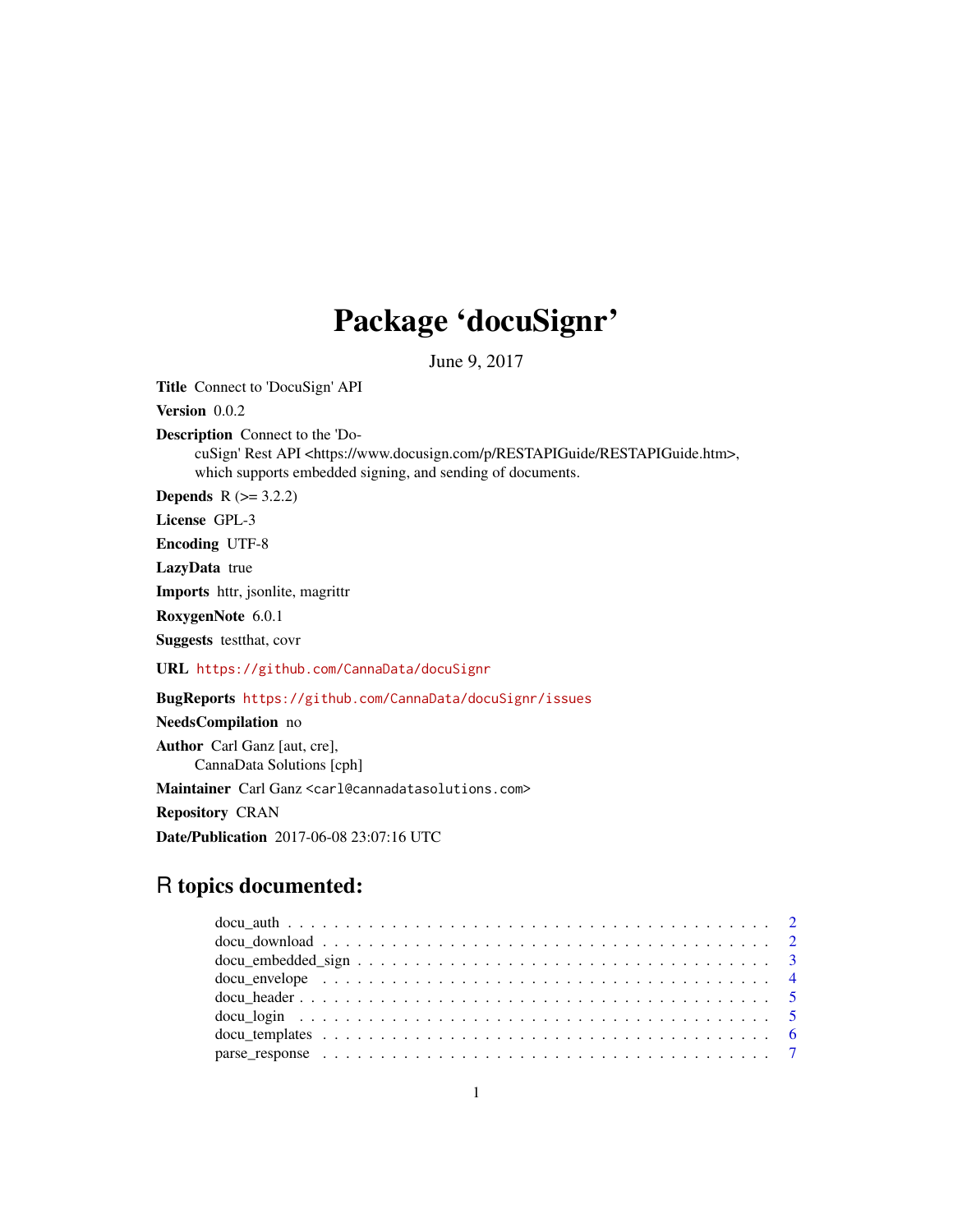#### <span id="page-1-0"></span>**Index** [8](#page-7-0) **8**

#### Description

Create XML authentication string

#### Usage

```
docu_auth(username = Sys.getenv("docuSign_username"),
 password = Sys.getenv("docuSign_password"),
  integrator_key = Sys.getenv("docuSign_integrator_key"))
```
#### Arguments

| username | docuSign username                     |
|----------|---------------------------------------|
| password | docuSign password                     |
|          | integrator_key docusign integratorKey |

| docu_download | Download Document from DocuSign |  |
|---------------|---------------------------------|--|
|---------------|---------------------------------|--|

#### Description

Download Document from DocuSign

#### Usage

```
docu_download(file, username = Sys.getenv("docuSign_username"),
 password = Sys.getenv("docuSign_password"),
  integrator_key = Sys.getenv("docuSign_integrator_key"), base_url,
  envelope_id)
```
#### Arguments

| file        | a character string naming a file      |
|-------------|---------------------------------------|
| username    | docuSign username                     |
| password    | docuSign password                     |
|             | integrator_key docusign integratorKey |
| base_url    | base url                              |
| envelope_id | id of envelope                        |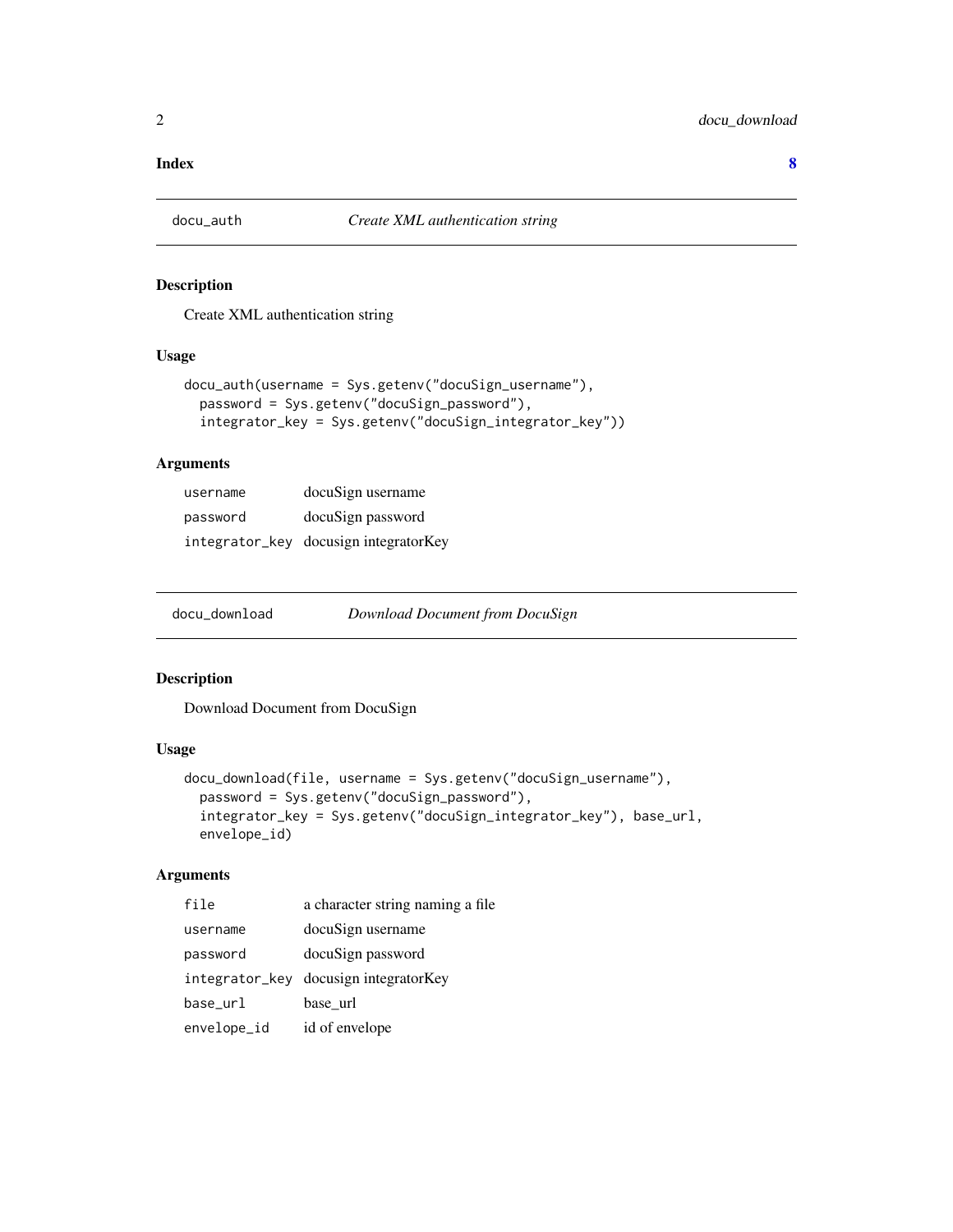<span id="page-2-0"></span>docu\_embedded\_sign *Embedded docuSign*

#### Description

Get URL for embedded docuSign

#### Usage

```
docu_embedded_sign(username = Sys.getenv("docuSign_username"),
  password = Sys.getenv("docuSign_password"),
  integrator_key = Sys.getenv("docuSign_integrator_key"), base_url,
  return_url, envelope_id, signer_name, signer_email, client_user_id,
  authentication_method = "None")
```

```
docu_embedded_send(username = Sys.getenv("docuSign_username"),
  password = Sys.getenv("docuSign_password"),
  integrator_key = Sys.getenv("docuSign_integrator_key"), base_url,
  return_url, uri, signer_name, signer_email, client_user_id,
  authentication_method = "None")
```
#### Arguments

| username                     | docuSign username                                                 |
|------------------------------|-------------------------------------------------------------------|
| password                     | docuSign password                                                 |
| integrator_key               | docusign integrator Key                                           |
| base_url                     | docuSign baseURL                                                  |
| return_url                   | URL to return to after signing                                    |
| envelope_id                  | ID for envelope returned from docu_envelope                       |
| signer_name                  | Name of person signing document                                   |
| signer_email                 | Email of person signing document                                  |
| client_user_id ID for signer |                                                                   |
| authentication_method        |                                                                   |
|                              | Method application uses to authenticate user. Defaults to "None". |
| uri                          | uri path                                                          |

### Examples

```
## Not run:
# assuming env variables are properly set up
login <- docu_login()
template <- docu_templates(base_url = login[1, "baseUrl"])
env <- docu_envelope(username = Sys.getenv("docuSign_username"),
password = Sys.getenv("docuSign_password"),
integrator_key = Sys.getenv("docuSign_integrator_key"),
```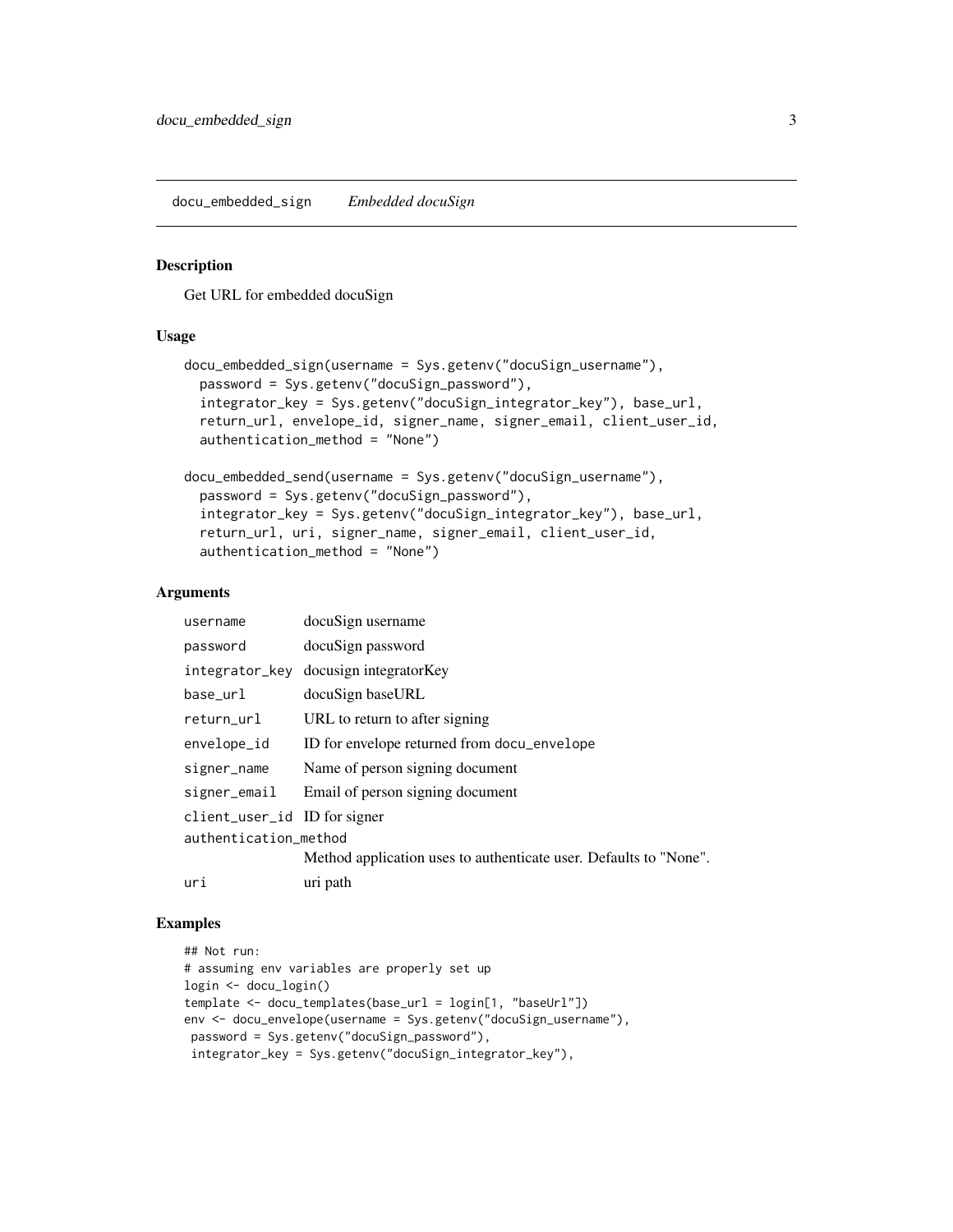```
account_id = login[1, "accountId"], base_url = login[1, "baseUrl"],
 template_id = template$templateId,
template_roles = list(name = "Name", email = "email@example.com",
                      roleName = "Role", clientUserId = "1"),
email_subject = "Subject", email_blurb = "Body"
\lambdaURL <- docu_embed(
base_url = login[1, "baseUrl"], return_url = "www.google.com",
signer_name = "Name", signer_email = "email@example.com",
client_user_id = "1",
envelope_id = env$envelopeId
\lambda## End(Not run)
```
docu\_envelope *Create document for particular instance to be signed*

### Description

Does envelope stuff

#### Usage

```
docu_envelope(username = Sys.getenv("docuSign_username"),
  password = Sys.getenv("docuSign_password"),
  integrator_key = Sys.getenv("docuSign_integrator_key"), account_id,
  status = "sent", base_url, template_id, template_roles, email_subject,
  email_blurb)
```
#### Arguments

| username         | docuSign username                                    |
|------------------|------------------------------------------------------|
| password         | docuSign password                                    |
|                  | integrator_key docusign integratorKey                |
| account_id       | docuSign accountId                                   |
| status           | envelope status                                      |
| base_url         | docuSign baseURL                                     |
| template_id      | docuSign templateId                                  |
|                  | template_roles list of parameters passed to template |
| $email$ _subject | docuSign emailSubject                                |
| email_blurb      | docuSign emailBlurb                                  |

<span id="page-3-0"></span>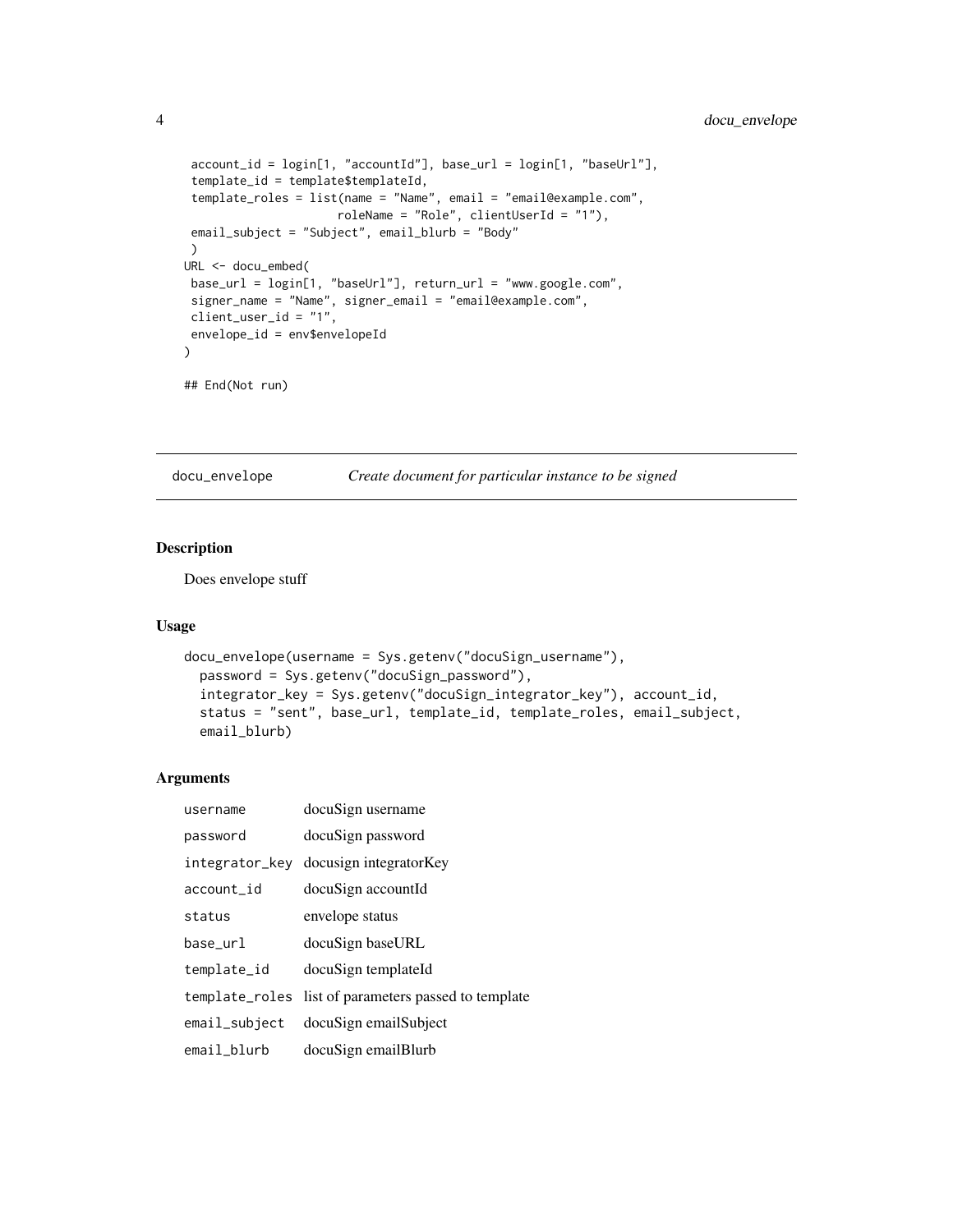#### <span id="page-4-0"></span>docu\_header 5

#### Examples

```
## Not run:
# assuming env variables are properly set up
login <- docu_login()
template <- docu_templates(base_url = login[1, "baseUrl"])
(env <- docu_envelope(username = Sys.getenv("docuSign_username"),
password = Sys.getenv("docuSign_password"),
integrator_key = Sys.getenv("docuSign_integrator_key"),
account_id = login[1, "accountId"], base_url = login[1, "baseUrl"],
 template_id = template$templateId,
 template_roles = list(name = "Name", email = "email@example.com",
                      roleName = "Role", clientUserId = "1"),
email_subject = "Subject", email_blurb = "Body"
))
```
## End(Not run)

docu\_header *Create header for docuSign*

#### Description

Create header for authentication with docuSign

#### Usage

docu\_header(auth)

#### Arguments

auth XML object with authentication info

docu\_login *Authenticate DocuSign*

#### Description

Login to DocuSign and get baseURL and accountId

#### Usage

```
docu_login(username = Sys.getenv("docuSign_username"),
 password = Sys.getenv("docuSign_password"),
  integrator_key = Sys.getenv("docuSign_integrator_key"))
```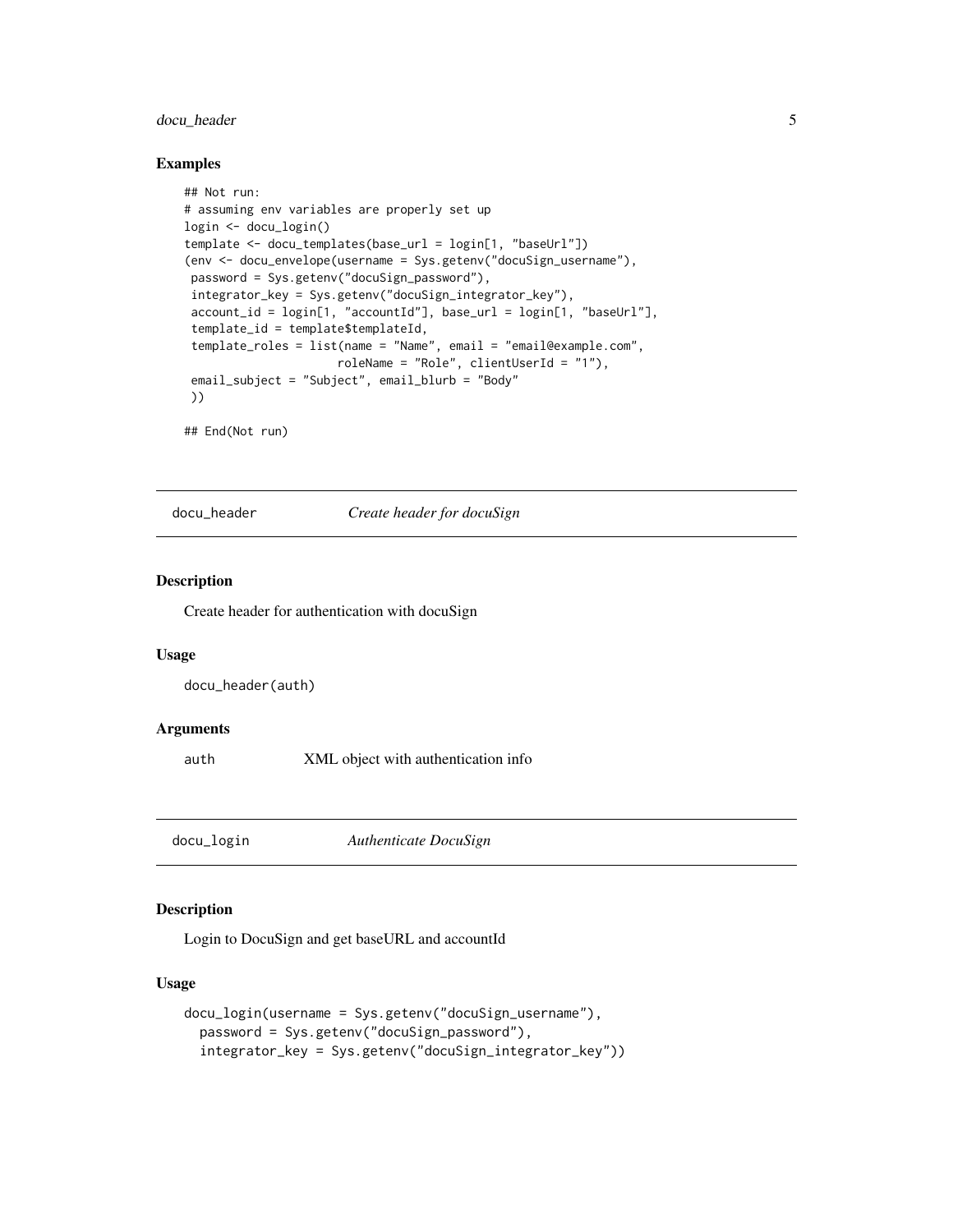#### <span id="page-5-0"></span>Arguments

| username | docuSign username                     |
|----------|---------------------------------------|
| password | docuSign password                     |
|          | integrator_key docusign integratorKey |

#### Examples

```
## Not run:
# assuming env variables are properly set up
(login <- docu_login())
```
## End(Not run)

docu\_templates *View templates*

#### Description

See all templates associated with account

#### Usage

```
docu_templates(username = Sys.getenv("docuSign_username"),
  password = Sys.getenv("docuSign_password"),
  integrator_key = Sys.getenv("docuSign_integrator_key"), base_url)
```
#### Arguments

| username | docuSign username                     |
|----------|---------------------------------------|
| password | docuSign password                     |
|          | integrator_key docusign integratorKey |
| base_url | docuSign baseURL                      |

# Examples

```
## Not run:
login <- docu_login()
templates <- docu_templates(base_url = login[1, 3])
## End(Not run)
```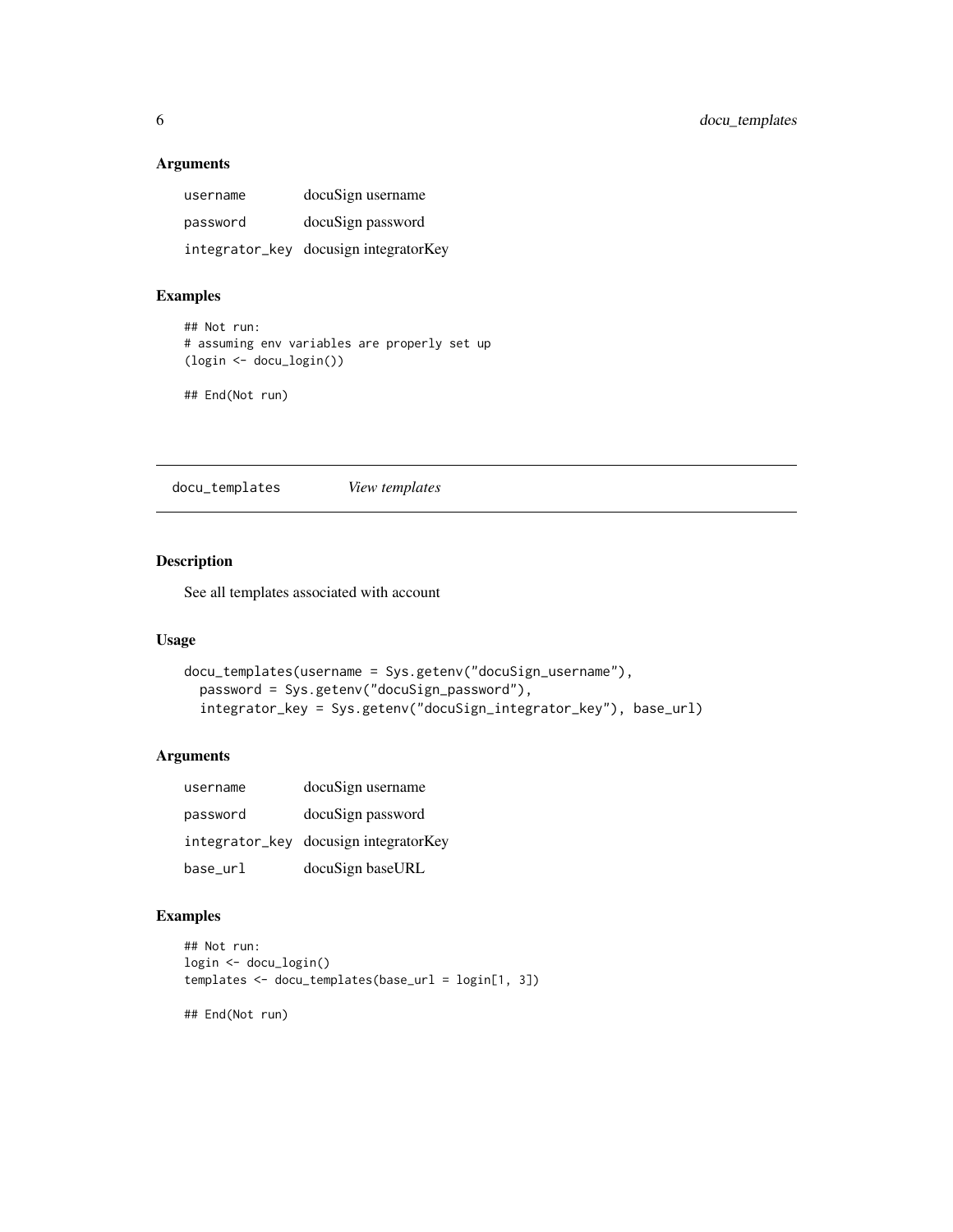<span id="page-6-0"></span>

# Description

Process results from POST or GET

# Usage

parse\_response(response)

# Arguments

response Result of POST or GET